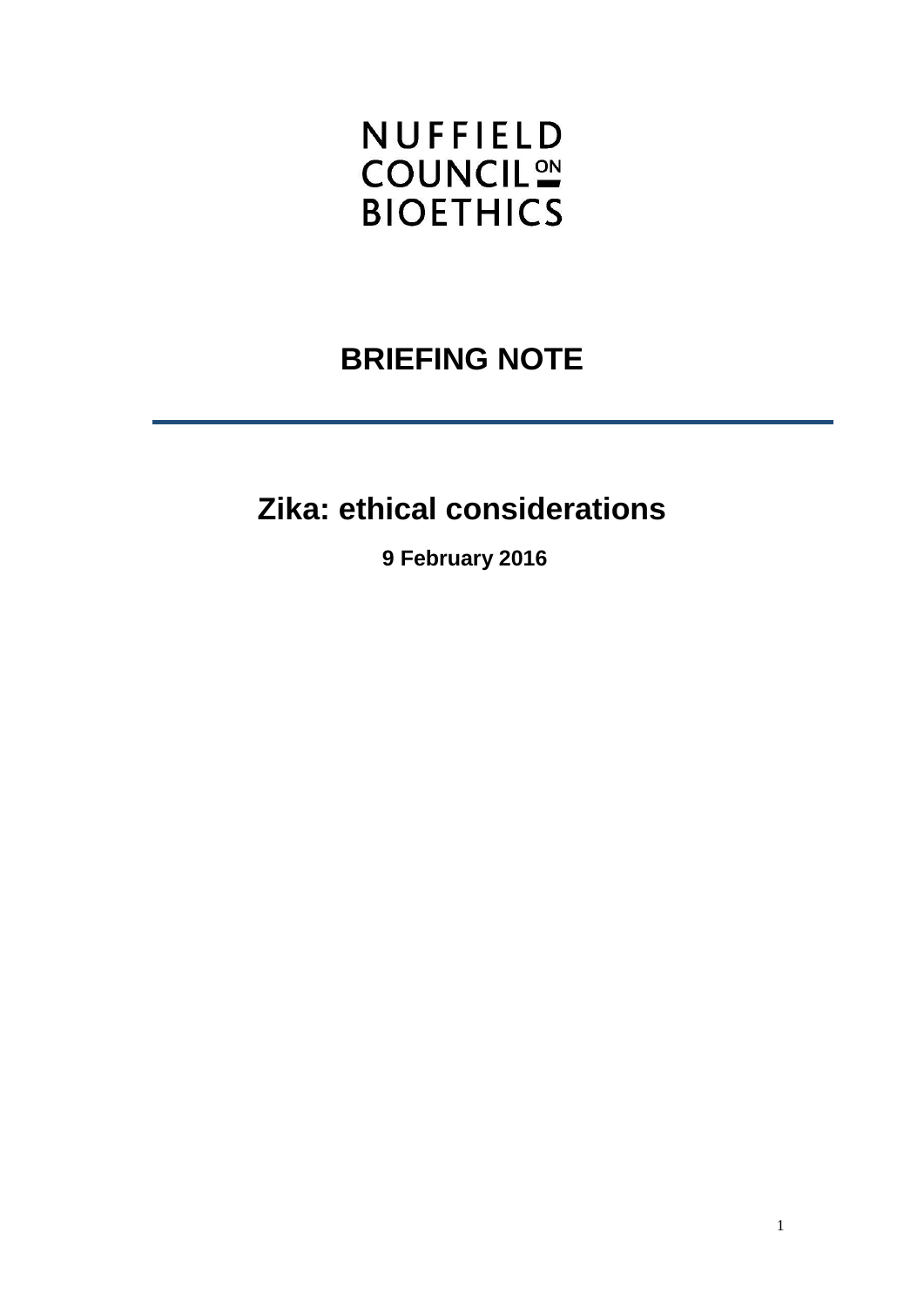# **Nuffield Council on Bioethics**

## **Zika: ethical considerations**

*This note draws on a number of Nuffield Council reports concerning public health ethics,<sup>1</sup> research in developing countries,<sup>2</sup> solidarity,<sup>3</sup> the sharing of biological and health data,<sup>4</sup> and the regulation of emerging biotechnologies,<sup>5</sup> in order to highlight key ethical considerations relevant to the current Zika epidemic.*

### **Background**

### *Zika*

Zika is a viral infection transmitted by aedes mosquitoes, outbreaks of which have been recorded in Africa, the Americas, Asia and the Pacific. Currently there is also a small number of known cases of sexual transmission and transmission via blood transfusion, and increasing evidence of transmission from mother to foetus via the placenta.<sup>6</sup> Symptoms are generally mild. However, in recent large outbreaks, reports have emerged of neurological and autoimmune complications of the disease, and recently Brazilian national health authorities have observed a twentyfold annual increase in babies born with microcephaly in the northeast of Brazil, alongside an increase in Zika infections in the general public. An increased frequency of Guillain-Barré syndrome (GBS) has also been reported. There is currently no treatment or vaccine available, and the best known forms of prevention are protection against mosquito bites, and mosquito control.<sup>7</sup>

### *World Health Organization (WHO) response*

Though the causal link between Zika in the mother and microcephaly in the child has not yet been proven, $8$  a WHO Emergency Committee has declared that the virus and its potential association with recent clusters of microcephaly and neurological disorders constitutes a 'Public Health Emergency of International Concern'.<sup>9</sup> The WHO Emergency Committee has recommended a number of measures, including standardised and enhanced surveillance for microcephaly and GBS; and intensified research and data sharing to help determine whether there is a causative link between the Zika and microcephaly and neurologic disorders and other factors or co-factors. Further measures have been recommended to address Zika transmission, including enhanced surveillance in affected areas, better communication and information to promote vector (mosquito) control and reduce the risk of exposure to the virus, particularly among pregnant women and women of childbearing age, and counselling for pregnant women who have been exposed to the virus.<sup>10</sup>

## **General ethical considerations**

### *The role of the state with respect to public health measures: a 'stewardship' approach*

 Liberal states have a duty to look after important needs of people both individually and collectively. This includes providing conditions that enable people to live healthy lives; ensuring that people have appropriate access to medical services; reducing unfair health inequalities; and taking action to protect and promote population health and respond to public health threats such as outbreaks of infectious disease.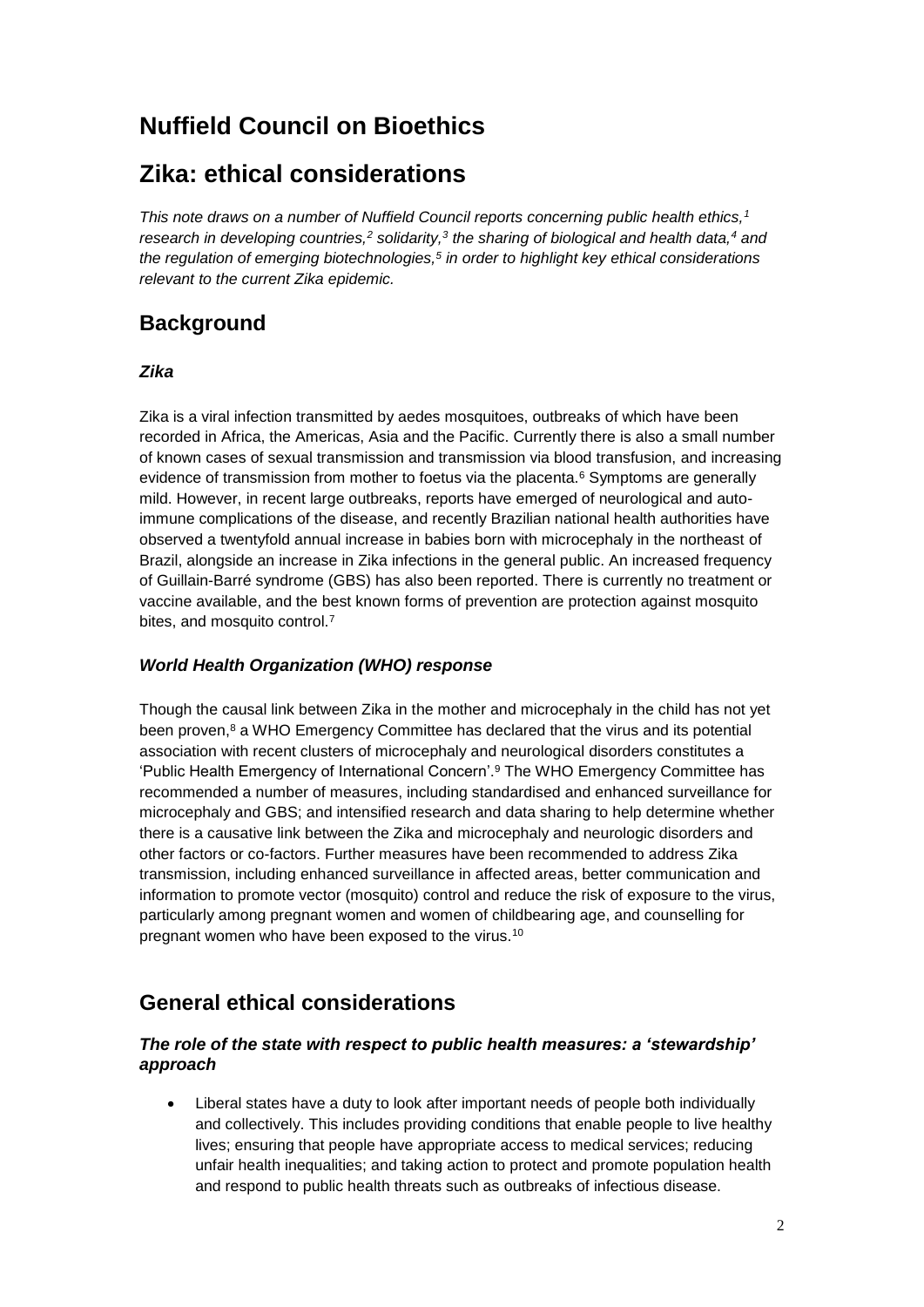At the same time, public health programmes should seek to minimise interventions that are introduced without individual consent, or without procedural justice arrangements (such as democratic decision-making); or that are perceived as unduly intrusive or in conflict with important personal values.

### *Justifying interventions and proportionality*

- An 'intervention ladder' of possible policy actions provides a framework for thinking about the acceptability and justification for different public health policies.<sup>11</sup> The 'rungs' of the ladder start with 'do nothing or simply monitor the situation', and then move through providing information, enabling or guiding choice, restricting choice, and ultimately eliminating choice altogether. In the context of infectious disease control, the rungs would include:
	- o providing reliable information about the risks and what people can do to protect themselves
	- o enabling choice by ensuring people have access to preventative measures (such as bednets and repellent) and appropriate health services
	- o restricting choice by requiring spraying of aircraft
	- o eliminating choice in the compulsory collection of data, through compulsory access to private property for mosquito control, or the release of GM mosquitoes
- Choice of policy should be *proportionate*: the least intrusive measure that will achieve the desired aim should be preferred. The more intrusive the approach, the greater the justification required. Doing nothing is also an active policy choice.

## *The importance of good evidence*

| Eliminate choice /         |
|----------------------------|
| compulsory intervention    |
| <b>Restrict choice</b>     |
| Guide choice, for example  |
| through incentives or      |
| disincentives              |
| Enable choice              |
| <b>Provide information</b> |
| Do nothing or simply       |
| monitor the situation      |

- A key issue in determining whether some degree of intrusion on the part of the state can be justified will be the quality of the relevant evidence: both as to the cause and severity of the public health threat, and the effectiveness of the proposed intervention. The more intrusive the proposed policy, the greater the need for robust evidence that what is being proposed is likely to achieve its desired aim.
- The nature and extent of the risk involved will also be critical in determining what public health interventions are appropriate. Policy-makers need to take account not only of the scientific assessment of the risks posed by a particular public health threat, but also of people's perceptions of those risks, which will influence public acceptability of proposed interventions. The media, campaigning groups, and other stakeholders all have a role to play with respect to the fair and accurate presentation of evidence for or against particular health risks.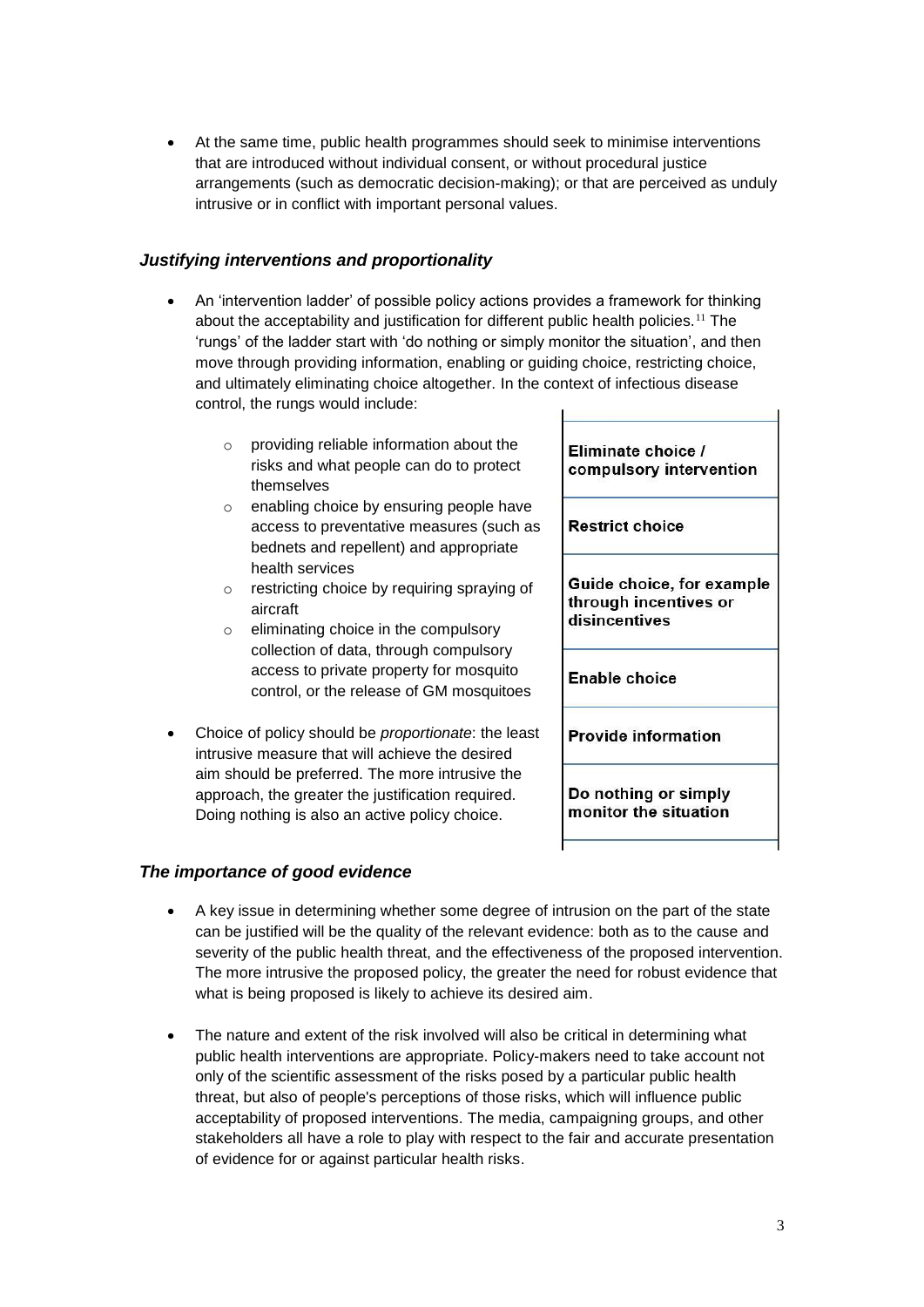Information shared through social media is likely to be increasingly influential in shaping public attitudes both to the risk posed by a public health threat, and the acceptability of possible interventions. Consistent public health messages, based on the best available evidence, and regular media briefings from trusted sources, will be important in counterbalancing inaccurate information and hype that are also likely to circulate on social media.

### *Public ethics and promoting public trust*

- In times of urgency, such as may arise in the emergence of an epidemic of serious infectious disease, states and international organisations may need to make decisions in the absence of high quality evidence (recognising that 'doing nothing' is also a policy action that needs to be justified). In such cases the *way* in which decisions about public health policies are taken, and the extent to which relevant communities are engaged in 'public decision-making' become particularly important.
- Decisions about potentially intrusive public health measures are most likely to gain public acceptance where they are made in an open and inclusive manner; where there are clear lines of accountability; where reasoning is clear and explicit; where uncertainties are frankly acknowledged; where alternative approaches are recognised and debated; and where there is a commitment to ongoing research to improve the evidence base and reduce uncertainty.
- Early public engagement, allowing for consideration of the interests of all potentially concerned to be recognised, can play an important part in building such public trust. Social media has a potentially powerful role to play in enabling diverse public voices to be heard, and in creating a sense of solidarity between people who would not otherwise have come into contact.

### **Ethical considerations in the context of the current Zika virus**

### *Surveillance and data sharing*

- The WHO has highlighted the importance of standardised and enhanced surveillance, with respect both to Zika infections, and to possible links between the virus, microcephaly and GBS. Such surveillance will play a critical role in improving the evidence base, and informing future decisions with respect both to proportionate public health interventions, and to the development where necessary of appropriate health services.
- Data for this kind of surveillance are usually collected anonymously, or can subsequently be de-identified. However, it is increasingly the case that deidentification of patient information cannot guarantee permanent anonymity. Seeking individual consent for the collection and use of such information could, on the other hand, undermine the purpose of the surveillance (refusal of consent leading to inadequate data coverage), and would also be administratively challenging.
- Collection and use of information in these circumstances without the need for individual consent can be justified ethically on the grounds of the public interest, if carried out in an appropriate manner. This would include adequate measures being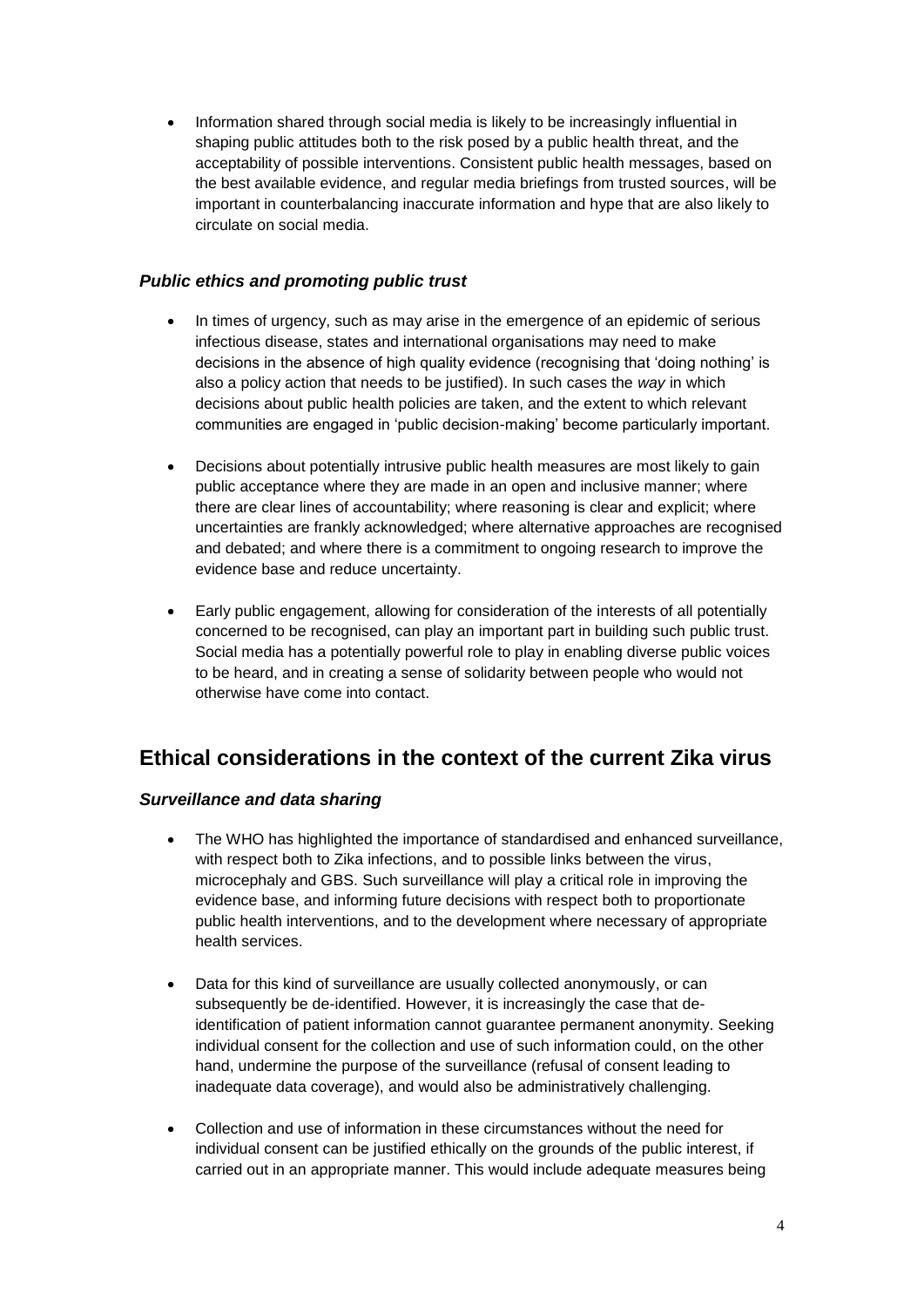taken to respect the private interests at stake, and trustworthy governance systems put in place.<sup>12</sup>

 Outbreaks of infectious disease are highly likely to cross national boundaries, and states have a duty to cooperate with others that are, or may be, affected by an outbreak, particularly with respect to sharing information. International organisations have an important role to play in facilitating such cooperation, for example through supporting surveillance capacity in poorer countries, and ensuring the establishment of a secure bioresource that will enable researchers worldwide to access the virus and contribute to research on prevention and treatment.

### *Public engagement and communication*

- States should ensure that their populations have access to clear up-to-date information with respect to: what is known about the incidence and prevalence of Zika in their area; the potential link with microcephaly and GBS (acknowledging current uncertainties in the evidence); actions that individuals, particularly women who are or may become pregnant, can take to protect themselves against infection; and the public health interventions that are potentially available. Early public engagement with respect to choice of possible public health interventions, particularly where these may be perceived as intrusive, will be important in developing policies that are publicly acceptable, and in avoiding the loss of public trust.
- Pregnant women who have been infected with Zika should have equitable access to counselling and support.

#### *Research into vaccines and treatments*

- The recent epidemic of the Ebola virus disease highlighted the critical importance of sensitivity to local conditions on the part of international researchers, and the creation of trusting relationships with local communities. Appropriate study design needs to take into account both the necessary scientific rigour and an understanding of what is locally acceptable, particularly in the absence of any effective standard treatments and widespread anxiety about the consequences of infection.
- Considerable work has been done on the scope for flexible, adaptive study designs in circumstances where individually randomised controlled trials with a control comparator may not be acceptable to the local community. <sup>13</sup> Early discussion and collaboration with local research ethics committees will maximise the possibility of speedy consideration of innovative trial designs. Where necessary, local research ethics committees should be able to call on international support. This might include local committees commissioning preparatory work from other countries or requesting advice or personnel to enhance local capacity.

#### *Approaches to mosquito control: traditional measures*

 Existing measures for eliminating the mosquitoes responsible for transmitting Zika include spraying with insecticides, and eliminating breeding sites through removing or covering standing water. Such measures may be highly intrusive, for example through requiring access to private property to identify and deal with breeding sites in buckets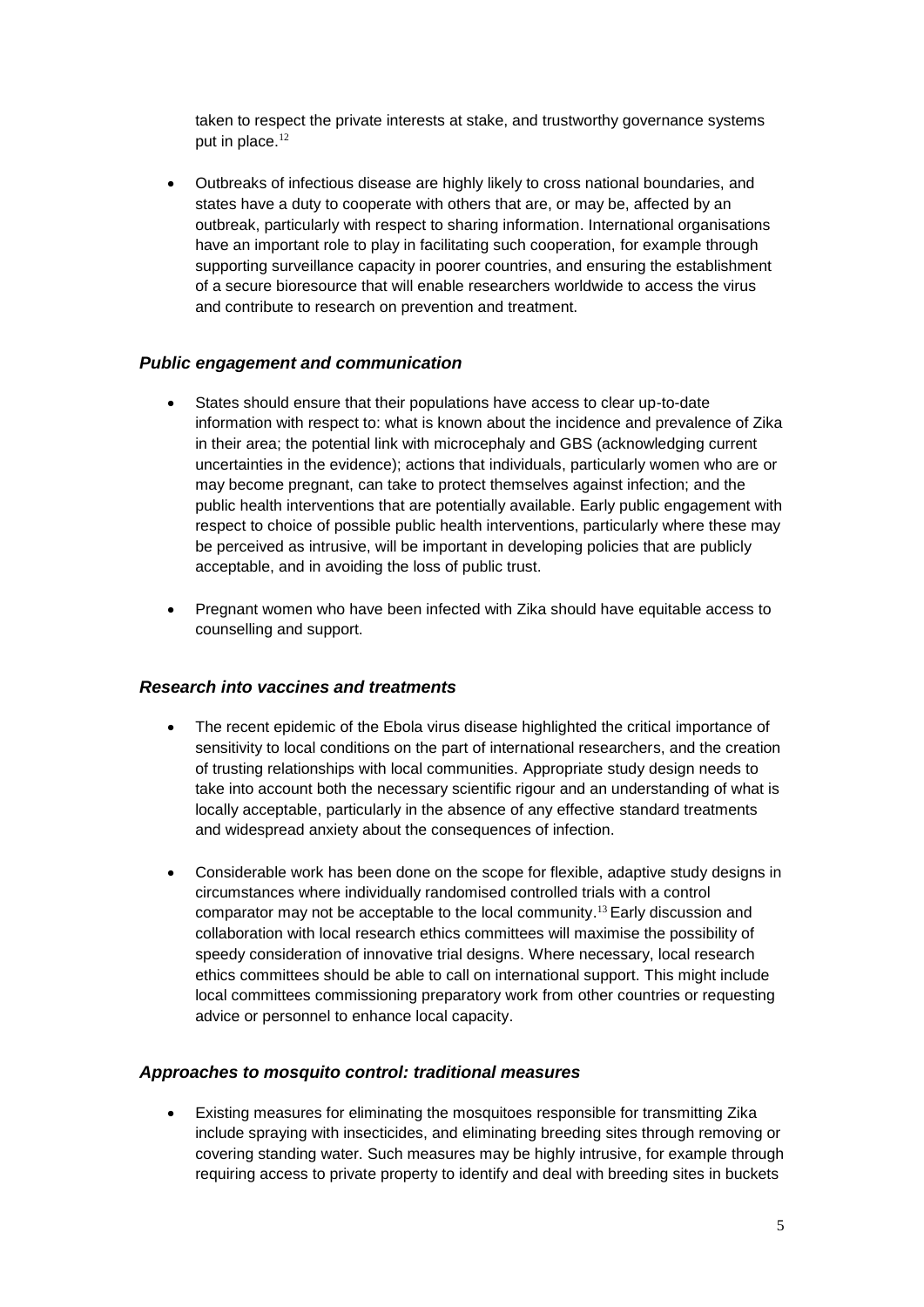or water butts. However, as in the case of data collection for surveillance purposes, it will be difficult to rely on individual consent from those concerned, either because the intervention by its nature is communal (such as spraying public areas), or because the risks of inadequate elimination of mosquitoes and/or breeding sites (if access to private property is refused) affect the security of others.

- Key factors in determining the ethical acceptability of such interventions will thus be the strength of evidence as to their effectiveness; public attitudes to the necessity of implementing them (drawing, for example, on public engagement exploring these and any potential alternative interventions), and the extent to which it is possible to minimise intrusion.
- The particular challenges of removing mosquito breeding sites in areas lacking a public water supply (where households have to make their own arrangements to store water) highlight the critical role that has been played by the provision of public health infrastructures such as piped water and drainage.
- The requirement that any response to public health threats be proportionate applies equally to action taken internationally. It is important that inappropriate travel restrictions are not imposed and that stigma against people from affected countries is challenged.<sup>14</sup>

### *Approaches to mosquito control: use of genetically modified (GM) insects*

- There is considerable current interest in the scope for GM insects as a means of controlling mosquitoes and hence disease. British biotechnology company Oxitec has approval from Brazil's National Biosafety Committee (CTNBio) for releases of "selflimiting mosquitoes whose offspring will not survive" throughout the country, and began releasing modified aedes mosquitoes in Piracicaba's CECAP/Eldorado district in April 2015. In January 2016, Oxitec confirmed an expansion of their project and initiation of a new "mosquito production facility".<sup>15</sup>
- It is critically important that innovations such as the development of GM mosquitoes, that are likely to generate substantial public interest, should be considered alongside other possible research pathways, including alternative ways of responding to Zika, and in accordance with broader social values. Public and community engagement provide an important way of exploring and evaluating these values and their implications for acceptable means of response.

### *Maintaining a proportionate response*

 Policy-makers have a duty to ensure that the surveillance and protection methods they recommend or implement are proportionate. International organisations and states should ensure that they keep policies under regular review, in the light of emerging evidence both as to their effectiveness and to the degree of intrusiveness experienced by those whom they affect.